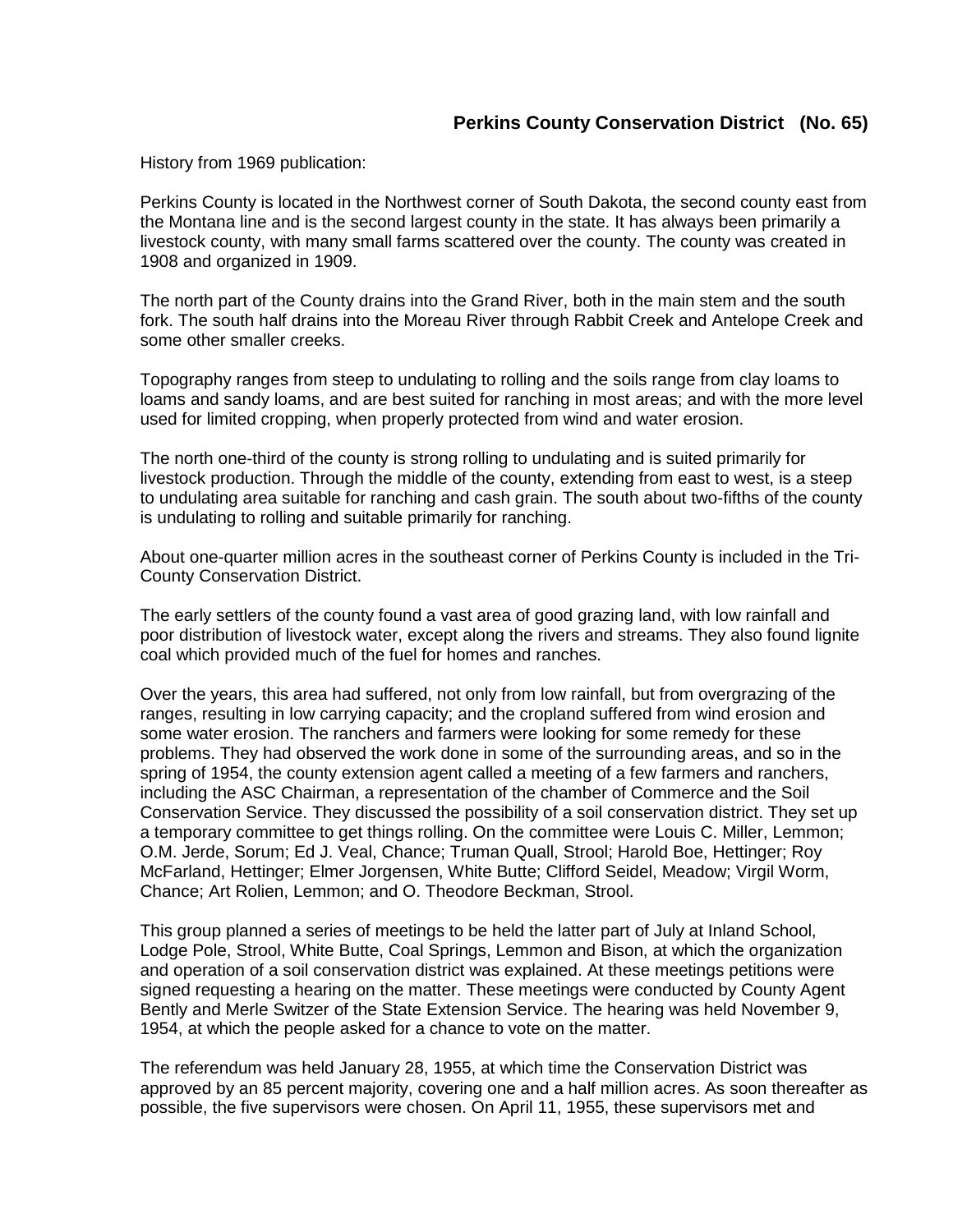completed the organization by selecting officers, preparing the agreements with cooperating agencies and developing their program and plan of work.

The supervisors as chosen were: Truman Quall, Strool, Chairman; O. Theodore Beckman, Strool, Vice-Chairman; Ed J. Veal, Chance, Treasurer; Harold Boe, Ralph; Louis C. Miller, Lemmon; and Elbert Bently, County Agent, Secretary.

The problems confronting the supervisors included:

- Instability of the livestock industry in the county as a result of periodic droughts and an imbalance of livestock numbers and winter forage production;
- The historic one practice conservation program (stock water dam) with complete disregard for other needed conservation practices;
- Lack of awareness of amount and extent of soil and water losses on farms;
- Non existence of an effective conservation education program.

Practices proposed to correct these problems were:

- Promote and establish practices such as water spreading, irrigation, seeding tame hay and pastures, and establishing temporary tame pastures to assure an ample supply of forage for livestock to stabilize the industry;
- Promote the treatment of all lands according to their needs;
- Continuously stress the importance of soil and water losses and resultant benefits of their conservation;
- Establish a program of tours, demonstrations, contests, news stories, annual reports, etc., to affect a good conservation education program at all levels.

This table shows the kinds of practices used and the amounts established by the close of 1967:

| Conservation cropping system  | 181,500 | ac.        |
|-------------------------------|---------|------------|
| Crop residue use              | 145,600 | ac.        |
| Stubble mulch fallow          | 75,000  | ac.        |
| Wind strip cropping           | 72,000  | ac.        |
| Grassed waterways             | 135     | ac.        |
| Pasture and hayland plantings | 63,000  | ac.        |
| Native grass seedings         | 5,900   | ac.        |
| <b>Farmstead windbreaks</b>   | 5,294   | ac.        |
| Water spreading               | 2,615   | ac.        |
| Dams and dugouts              | 1,827   | structures |
| Range wells                   | 250     | wells      |
| Structures for water control  | 281     | units      |
| Cropland converted to grass   | 16,500  | ac.        |
| Diversion ditches and dikes   | 117,572 | L.F.       |
| Irrigation land leveling      | 332     | ac.        |
| Wildlife shelterbelts         | 61      | ac.        |
| Wildlife food plots           | 45      | ac.        |
| Wildlife and recreation land  | 2,452   | ac.        |
| Proper grazing use            | 825,000 | ac.        |
| Land adequately treated       | 750,000 | ac.        |
|                               |         |            |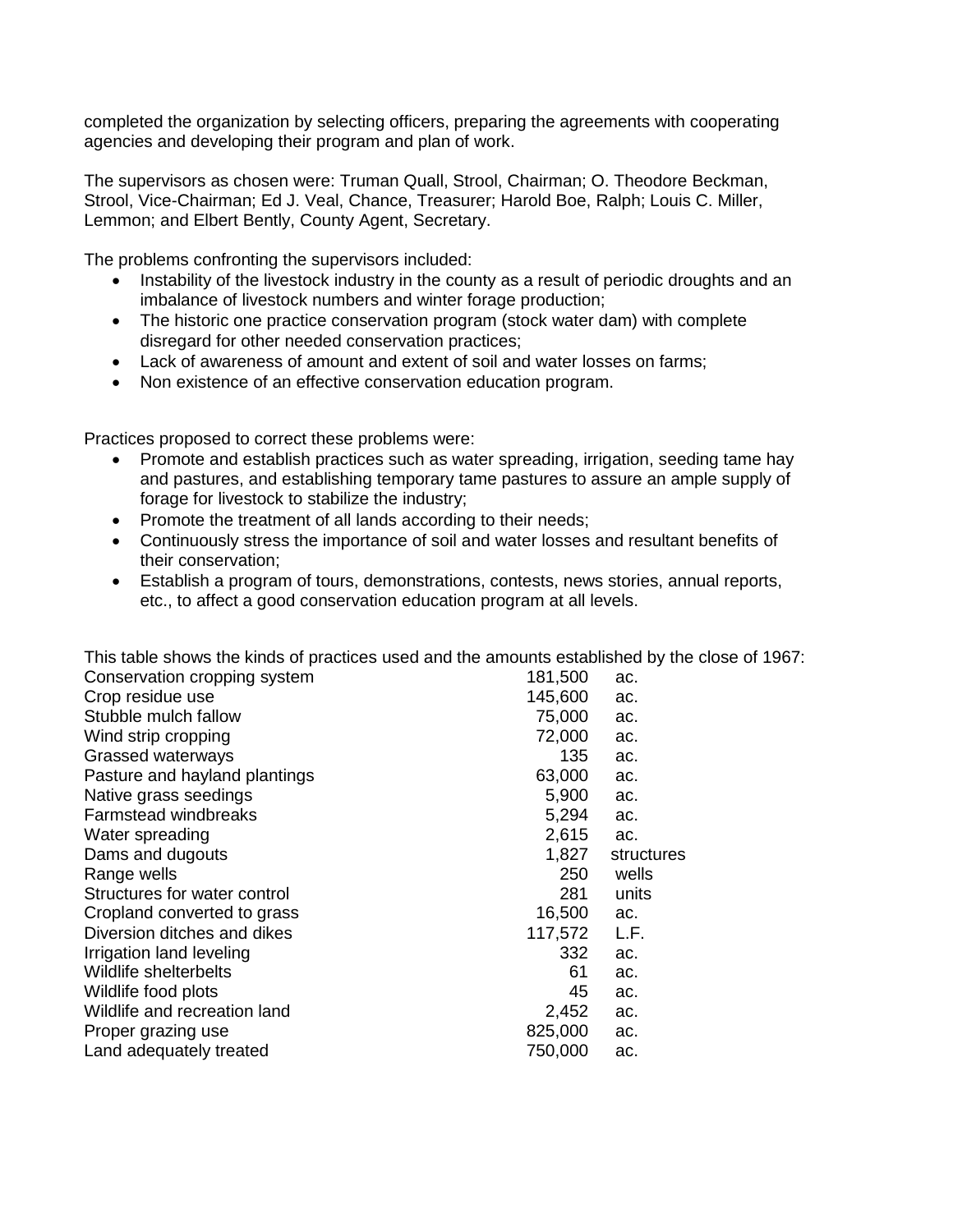Others who were active in promoting the Conservation District organization were: George Smith, Lemmon; O.M. Jerde, Sorum; Roy McFarland, Hettinger; Elmer Jorgensen, White Butte; Clifford Seidle, Meadow; Virgil Worm, Chance; and Art Rolien, Lemmon.

Updated information provided in 2012:

## **Past and present supervisors**

| <u>. aoi and procent caper ricorc</u> |                                |  |
|---------------------------------------|--------------------------------|--|
| Truman Quaal 1955-1963                | Robert Preszler 1971-1980      |  |
| O. Theodore Beckman 1955-1969         | Doug Jerde 1979-1980           |  |
| Ed Veal 1955-1966                     | Gayle Evridge 1981-1984        |  |
| Harold Boe 1955-1956                  | Roger Brown 1985-1993          |  |
| Louis Miller 1955-1959                | Tim Smith 1987-2002            |  |
| Robert Mundahl 1956-1966              | Dennis Brown 1994-1997         |  |
| Lyol Mitchell 1959-1979               | James W. Anderson 1966-Present |  |
| Lester Aaberg 1963-1982               | Willard Ottman 1981-Present    |  |
| LeRoy Jacobs 1966-1968                | Ron Harris 1983-Present        |  |
| Roland L. Miller 1966-1986            | Veronica Kari 1997-Present     |  |
| A.O. Rolien 1969-1976                 | Greg Fried 2003-Present        |  |
| Robert Ham 1971-1974                  |                                |  |

## **Past and Present Secretaries**

Alberta Lewton 1965-1974 Janet Coe 1975-1976 Gladys Jackson 1976-1977 Barb Bartell 1977-1978

Debbie Kahl 1978-1979 Nancy Dannenbring 1979-1983 Chris Lutz 1983-1985 Susan Anderson 1985–Present

## **Practices used and amounts established from 1968-present**

| 4309      | ac.  |
|-----------|------|
| 1,380,164 | L.F. |
| 111,606   | Ac.  |
| 847       |      |
| 417       |      |
| 1,758     |      |
| 2,743,936 | L.F. |
| 1,462,856 | L.F. |
| 132       |      |
| 16,375    | ac.  |
| 28        |      |
| 163.6     | ac.  |
| 1,539     | ac.  |
|           |      |

Other practices were applied but too numerous to list.

In 1955 the Conservation District was organized to help find a remedy for the problems of overgrazing the rangeland, resulting in low carrying capacity and cropland that was suffering from wind and water erosion.

In 2005 the Perkins County Conservation District celebrated 50 years of service by having a booth at the Perkins County Fair.